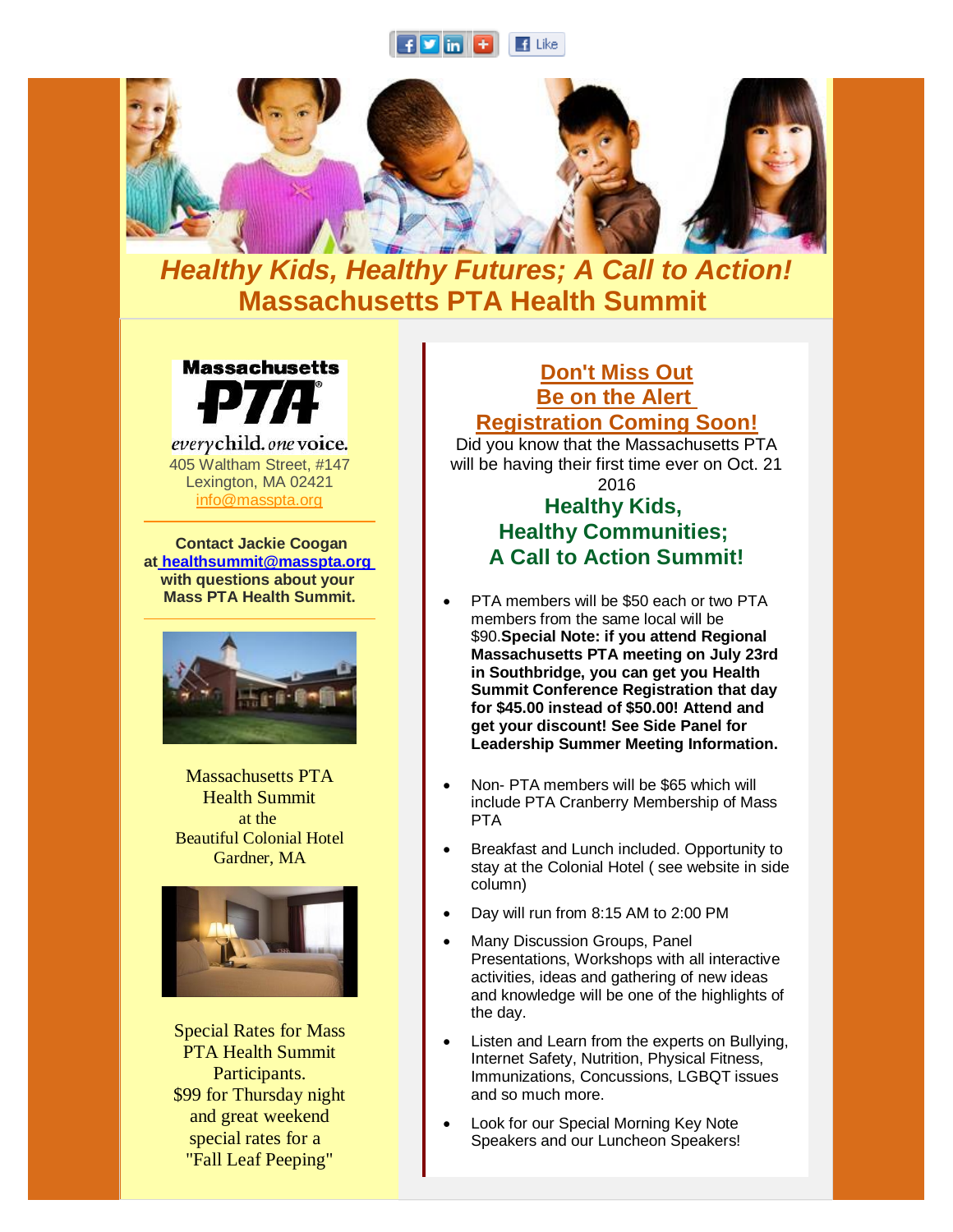## [www.colonial-hotel.com](http://r20.rs6.net/tn.jsp?f=001B0KgaNHyz7yCgolcLBG3kVROkulZuuCzILCooz_2roGALBVpmy1wKsDdrbmBRWnkhDFWZMnaw6_NAq4utz_axmYqmlcLmk6OnPoyaKA8pmcT_BbId13X80UxGPAVE2SyelolzZgD0jvloThzGGAVRiMTBB97B2tt8vVNDvjiU3TP5VoWjYFUng==&c=PE15W1QJGITw_V9RnDf2dH409OScuSNXtS-qJGWWmS3Pu4TInXEqKQ==&ch=Nr07drJkIBWzMZ30fRVaB_jFpTyjfZI8nHuQnEgFr6kbPEtrwAskdQ==)



Helping Each Other at Massachusetts PTA! Join Us **July 23,2016 Summer Leadership Meeting in Southbridge** at South Bridge Middle/High School 132 Torrey Road

**Summer Leadership is all about learning the ins- and -outs of not only being a successful PTA Member/leader but also an engaging parent and community member. This one day session is packed with information and networking!** Everyone is welcome! Bring a whole Team. Children are welcome. Activities will be provided by members of our youth committee. **Also, an opportunity to sign up for the** 

- Sponsors, Vendors and Exhibitors will be ready to help you with your PTA needs especially in keeping your children, students, families and communities Healthy and Happy!
- Look into a weekend at Colonial Hotel for Terrific rates for Weekend Autumn Leaf Peeping! See side panel for info and details.



**Lets Join together to Listen, Learn and Lead in Healthy Solutions for our communities, families, children and future!**

**Become an Advocate for health and safety!**

**Stakeholders from across Massachusetts will discuss and learn actions to keep children, families, and communities healthy.**

**Don't miss this opportunity! Join with us at the Massachusetts PTA Health Summit**